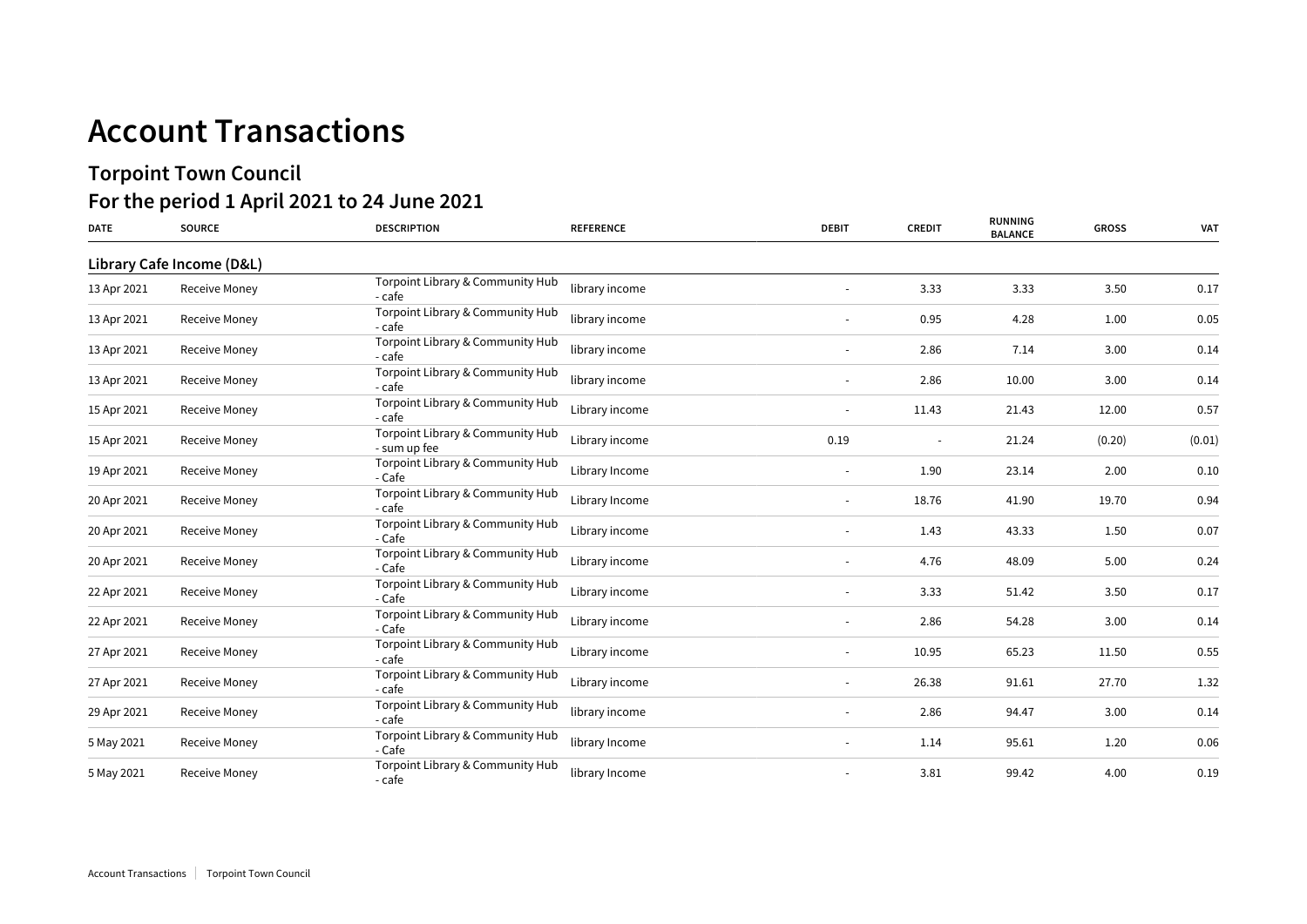| <b>DATE</b> | <b>SOURCE</b>        | <b>DESCRIPTION</b>                                | <b>REFERENCE</b>    | <b>DEBIT</b>             | <b>CREDIT</b> | <b>RUNNING</b><br><b>BALANCE</b> | <b>GROSS</b> | <b>VAT</b> |
|-------------|----------------------|---------------------------------------------------|---------------------|--------------------------|---------------|----------------------------------|--------------|------------|
|             |                      |                                                   |                     |                          |               |                                  |              |            |
| 6 May 2021  | Receive Money        | Torpoint Library & Community Hub<br>- cafe        | library income cash |                          | 22.38         | 121.80                           | 23.50        | 1.12       |
| 6 May 2021  | <b>Receive Money</b> | Torpoint Library & Community Hub<br>- Cafe        | Library income      |                          | 12.86         | 134.66                           | 13.50        | 0.64       |
| 7 May 2021  | Receive Money        | Torpoint Library & Community Hub<br>- Cafe        | Library Income      |                          | 7.43          | 142.09                           | 7.80         | 0.37       |
| 10 May 2021 | <b>Receive Money</b> | Torpoint Library & Community Hub<br>- cafe        | Library Income Cash |                          | 47.24         | 189.33                           | 49.60        | 2.36       |
| 11 May 2021 | Receive Money        | Torpoint Library & Community Hub<br>- Cafe        | Library Income      |                          | 2.38          | 191.71                           | 2.50         | 0.12       |
| 11 May 2021 | Receive Money        | Torpoint Library & Community Hub<br>- sum up fee  | Library Income      | 0.04                     |               | 191.67                           | (0.04)       |            |
| 12 May 2021 | Receive Money        | Torpoint Library & Community Hub<br>- cafe        | library income      |                          | 5.71          | 197.38                           | 6.00         | 0.29       |
| 14 May 2021 | Receive Money        | Torpoint Library & Community Hub<br>- Cafe        | Library IOncome     |                          | 9.52          | 206.90                           | 10.00        | 0.48       |
| 17 May 2021 | Receive Money        | Torpoint Library & Community Hub<br>- Cafe Income | Library Income Cash |                          | 58.67         | 265.57                           | 61.60        | 2.93       |
| 18 May 2021 | Receive Money        | Torpoint Library & Community Hub<br>- cafe        | Library Income      |                          | 5.14          | 270.71                           | 5.40         | 0.26       |
| 19 May 2021 | Receive Money        | Torpoint Library & Community Hub<br>- cafe        | Library Income      |                          | 5.62          | 276.33                           | 5.90         | 0.28       |
| 19 May 2021 | Receive Money        | Torpoint Library & Community Hub<br>- sum up fee  | Library Income      | 0.10                     |               | 276.23                           | (0.10)       |            |
| 20 May 2021 | Receive Money        | Torpoint Library & Community Hub<br>- Cafe income | library income      |                          | 9.62          | 285.85                           | 10.10        | 0.48       |
| 24 May 2021 | Receive Money        | Torpoint Library & Community Hub<br>- Cafe income | Library income cash |                          | 105.52        | 391.37                           | 110.80       | 5.28       |
| 25 May 2021 | Receive Money        | Torpoint Library & Community Hub<br>- cafe        | library income      |                          | 8.57          | 399.94                           | 9.00         | 0.43       |
| 26 May 2021 | Receive Money        | Torpoint Library & Community Hub<br>- cafe        | Library income      |                          | 2.95          | 402.89                           | 3.10         | 0.15       |
| 27 May 2021 | <b>Receive Money</b> | Torpoint Library & Community Hub<br>- cafe        | library income      | $\blacksquare$           | 2.48          | 405.37                           | 2.60         | 0.12       |
| 28 May 2021 | Receive Money        | Torpoint Library & Community Hub<br>- Cafe income | library income      | $\overline{\phantom{a}}$ | 1.90          | 407.27                           | 2.00         | 0.10       |
| 1 Jun 2021  | Receive Money        | Torpoint Library & Community Hub<br>- cafe        | library income      |                          | 10.00         | 417.27                           | 10.50        | 0.50       |
| 1 Jun 2021  | Receive Money        | Torpoint Library & Community Hub<br>- Cafe Income | Library Income      |                          | 57.43         | 474.70                           | 60.30        | 2.87       |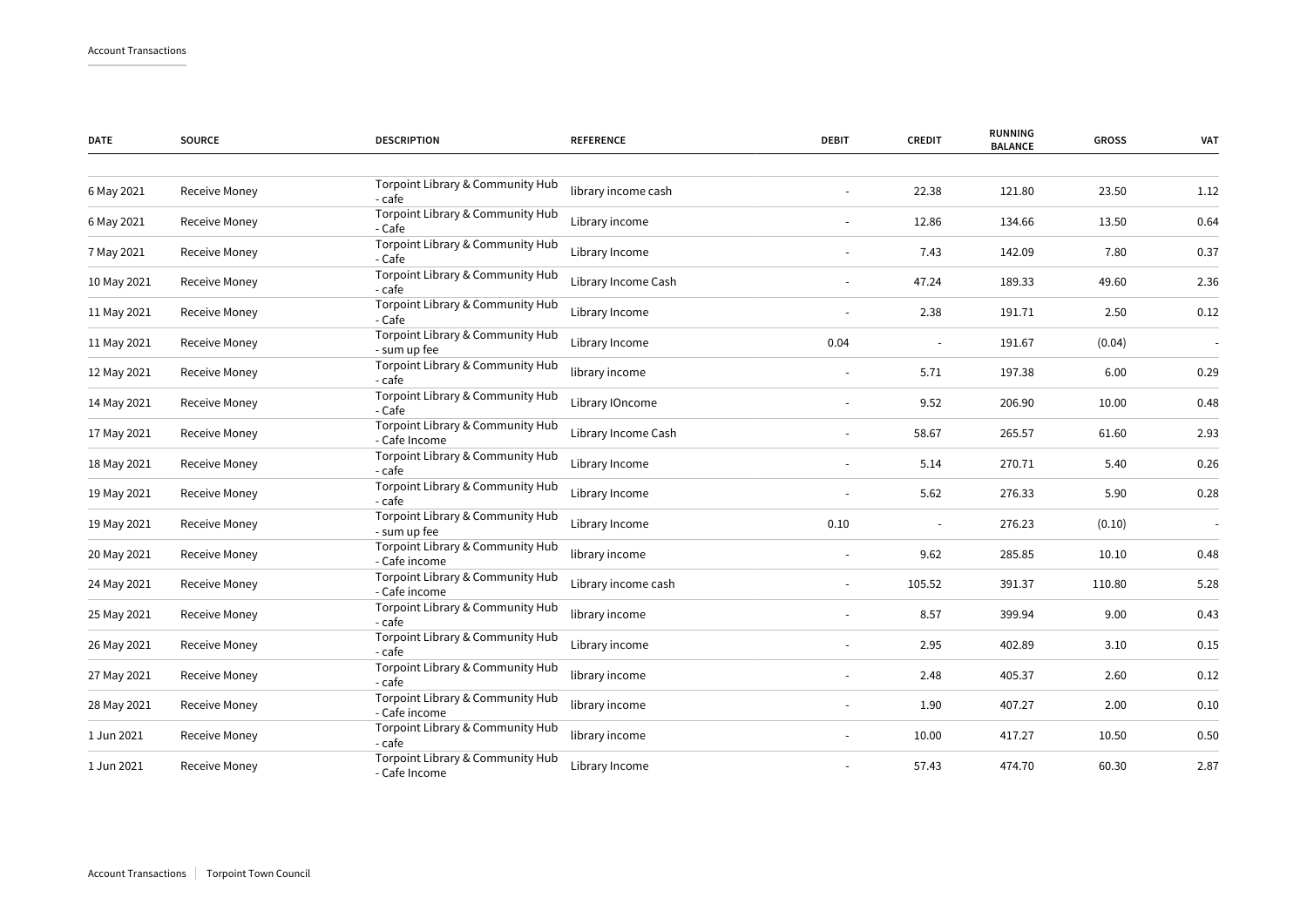| <b>DATE</b>         | <b>SOURCE</b>                   | <b>DESCRIPTION</b>                                   | <b>REFERENCE</b>    | <b>DEBIT</b> | <b>CREDIT</b> | <b>RUNNING</b><br><b>BALANCE</b> | <b>GROSS</b> | <b>VAT</b> |
|---------------------|---------------------------------|------------------------------------------------------|---------------------|--------------|---------------|----------------------------------|--------------|------------|
| 2 Jun 2021          | <b>Receive Money</b>            | Torpoint Library & Community Hub<br>- cafe           | library income      |              | 2.86          | 477.56                           | 3.00         | 0.14       |
| 4 Jun 2021          | Receive Money                   | Torpoint Library & Community Hub<br>- cafe income    | Library Income      |              | 1.43          | 478.99                           | 1.50         | 0.07       |
| 7 Jun 2021          | Receive Money                   | Torpoint Library & Community Hub<br>- cafe           | Library Cash Income |              | 54.10         | 533.09                           | 56.80        | 2.70       |
| 8 Jun 2021          | Receive Money                   | Torpoint Library & Community Hub<br>- cafe           | Library cash income |              | 57.43         | 590.52                           | 60.30        | 2.87       |
| 8 Jun 2021          | Receive Money                   | Torpoint Library & Community Hub<br>- cafe income    | Library Income      |              | 5.62          | 596.14                           | 5.90         | 0.28       |
| 9 Jun 2021          | Receive Money                   | Torpoint Library & Community Hub<br>- cafe           | Library income      | $\sim$       | 7.62          | 603.76                           | 8.00         | 0.38       |
| 10 Jun 2021         | Receive Money                   | Torpoint Library & Community Hub - cafe              |                     | $\sim$       | 1.90          | 605.66                           | 2.00         | 0.10       |
| 11 Jun 2021         | Receive Money                   | Torpoint Library & Community Hub - cafe              |                     |              | 5.71          | 611.37                           | 6.00         | 0.29       |
| 15 Jun 2021         | Receive Money                   | Torpoint Library & Community Hub<br>- cafe           | Library income      | $\sim$       | 10.95         | 622.32                           | 11.50        | 0.55       |
| 16 Jun 2021         | Receive Money                   | Torpoint Library & Community Hub<br>- cafe income    | library cash income |              | 94.57         | 716.89                           | 99.30        | 4.73       |
| 17 Jun 2021         | <b>Receive Money</b>            | Torpoint Library & Community Hub<br>- cafe           | Library Income      |              | 5.24          | 722.13                           | 5.50         | 0.26       |
| 18 Jun 2021         | Receive Money                   | Torpoint Library & Community Hub<br>- cafe           | library income      |              | 9.52          | 731.65                           | 10.00        | 0.48       |
| 21 Jun 2021         | Receive Money                   | Torpoint Library & Community Hub<br>- cafe           | library income      | $\sim$       | 7.24          | 738.89                           | 7.60         | 0.36       |
| 23 Jun 2021         | Receive Money                   | Torpoint Library & Community Hub<br>- cafe income    | Library Income      |              | 11.52         | 750.41                           | 12.10        | 0.58       |
| 24 Jun 2021         | Receive Money                   | Torpoint Library & Community Hub<br>- cafe           | Library cash income |              | 71.33         | 821.74                           | 74.90        | 3.57       |
|                     | Total Library Cafe Income (D&L) |                                                      |                     | 0.33         | 822.07        | 821.74                           | 862.86       | 41.12      |
| Library Sales (D&L) |                                 |                                                      |                     |              |               |                                  |              |            |
| 1 Apr 2021          | <b>Receive Money</b>            | Torpoint Library & Community Hub<br>- Dog waste bags | library income      |              | 4.17          | 4.17                             | 5.00         | 0.83       |
| 1 Apr 2021          | Receive Money                   | Torpoint Library & Community Hub<br>- photocopying   | library income      |              | 1.25          | 5.42                             | 1.50         | 0.25       |
| 1 Apr 2021          | Receive Money                   | Torpoint Library & Community Hub<br>- Sum up fee     | library income      | 0.09         |               | 5.33                             | (0.11)       | (0.02)     |
| 6 Apr 2021          | Receive Money                   | Torpoint Library & Community Hub<br>- Dog waste bags | Library income      |              | 4.17          | 9.50                             | 5.00         | 0.83       |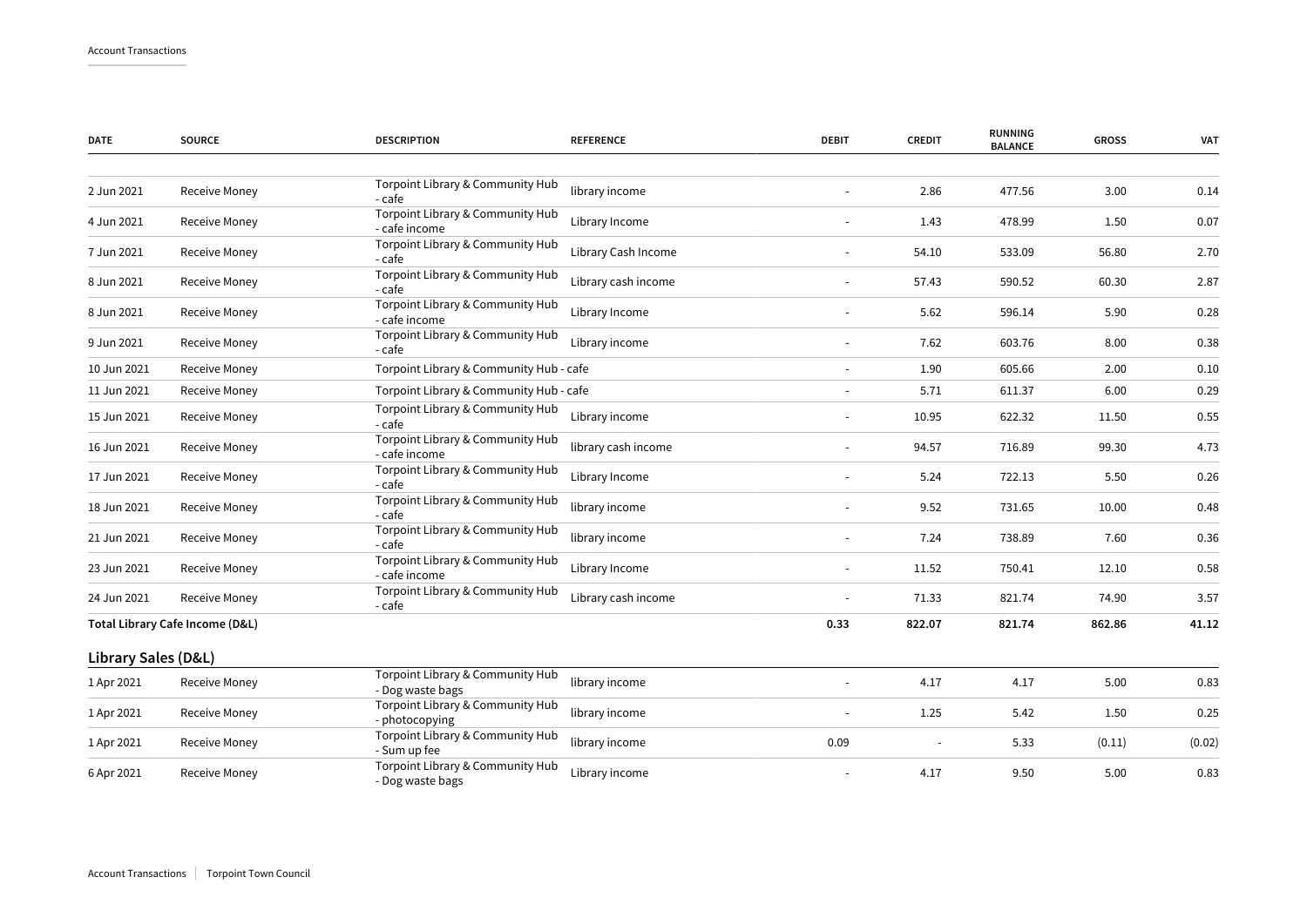| <b>DATE</b> | <b>SOURCE</b>        | <b>DESCRIPTION</b>                                                                                              | <b>REFERENCE</b>  | <b>DEBIT</b>             | <b>CREDIT</b> | <b>RUNNING</b><br><b>BALANCE</b> | <b>GROSS</b> | VAT    |
|-------------|----------------------|-----------------------------------------------------------------------------------------------------------------|-------------------|--------------------------|---------------|----------------------------------|--------------|--------|
| 6 Apr 2021  | Receive Money        | Torpoint Library & Community Hub<br>- Seagull sacks                                                             | Library income    |                          | 2.92          | 12.42                            | 3.50         | 0.58   |
| 6 Apr 2021  | <b>Receive Money</b> | Torpoint Library & Community Hub<br>- Printing                                                                  | Library income    | $\sim$                   | 12.17         | 24.59                            | 14.60        | 2.43   |
| 8 Apr 2021  | <b>Receive Money</b> | Torpoint Library & Community Hub - Seagull Sacks                                                                |                   |                          | 5.83          | 30.42                            | 7.00         | 1.17   |
| 8 Apr 2021  | Receive Money        | Torpoint Library & Community Hub - Seagull Sacks                                                                |                   |                          | 2.92          | 33.34                            | 3.50         | 0.58   |
| 8 Apr 2021  | Receive Money        | Torpoint Library & Community Hub - Sum up fee                                                                   |                   | 0.15                     |               | 33.19                            | (0.18)       | (0.03) |
| 9 Apr 2021  | Receive Money        | Torpoint Library & Community Hub<br>- photocopying                                                              | Library Income    |                          | 8.00          | 41.19                            | 9.60         | 1.60   |
| 12 Apr 2021 | <b>Receive Money</b> | Torpoint Library & Community Hub<br>- seagull sacks                                                             | library income    |                          | 5.83          | 47.02                            | 7.00         | 1.17   |
| 12 Apr 2021 | Receive Money        | Torpoint Library & Community Hub<br>- seagull sacks                                                             | library income    |                          | 5.83          | 52.85                            | 7.00         | 1.17   |
| 12 Apr 2021 | Receive Money        | Torpoint Library & Community Hub<br>- sum up fee                                                                | library income    | 0.20                     |               | 52.65                            | (0.24)       | (0.04) |
| 13 Apr 2021 | Receive Money        | Torpoint Library & Community Hub<br>- printing                                                                  | library income    |                          | 1.08          | 53.73                            | 1.30         | 0.22   |
| 13 Apr 2021 | Receive Money        | Torpoint Library & Community Hub<br>- sum up fee                                                                | library income    | 0.17                     |               | 53.56                            | (0.20)       | (0.03) |
| 14 Apr 2021 | Receive Money        | Torpoint Library & Community Hub<br>- seagull sack                                                              | library income    | $\sim$                   | 2.92          | 56.48                            | 3.50         | 0.58   |
| 14 Apr 2021 | Receive Money        | Torpoint Library & Community Hub<br>- Sum up fee                                                                | library income    | 0.05                     |               | 56.43                            | (0.06)       | (0.01) |
| 16 Apr 2021 | Payable Invoice      | Cornwall Council - Dog Waste Bags -<br>Dog Waste Bags pack of 50 bags x 6<br>(300 bags agreed with Kevin Brader | inv no 8100120716 | 20.85                    |               | 35.58                            | (25.02)      | (4.17) |
| 19 Apr 2021 | Receive Money        | Torpoint Library & Community Hub<br>- Laminating                                                                | Library Income    | $\overline{\phantom{a}}$ | 1.67          | 37.25                            | 2.00         | 0.33   |
| 19 Apr 2021 | Receive Money        | Torpoint Library & Community Hub<br>- Seagull Sacks                                                             | Library Income    |                          | 2.92          | 40.17                            | 3.50         | 0.58   |
| 19 Apr 2021 | Receive Money        | Torpoint Library & Community Hub<br>- sum up fee                                                                | Library Income    | 0.10                     |               | 40.07                            | (0.12)       | (0.02) |
| 20 Apr 2021 | Receive Money        | Torpoint Library & Community Hub<br>- Printing                                                                  | Library Income    |                          | 35.83         | 75.90                            | 43.00        | 7.17   |
| 20 Apr 2021 | Receive Money        | Torpoint Library & Community Hub<br>- Seagull Sacks                                                             | Library Income    |                          | 17.50         | 93.40                            | 21.00        | 3.50   |
| 20 Apr 2021 | Receive Money        | Torpoint Library & Community Hub<br>- Dog waste Bags                                                            | Library Income    |                          | 9.17          | 102.57                           | 11.00        | 1.83   |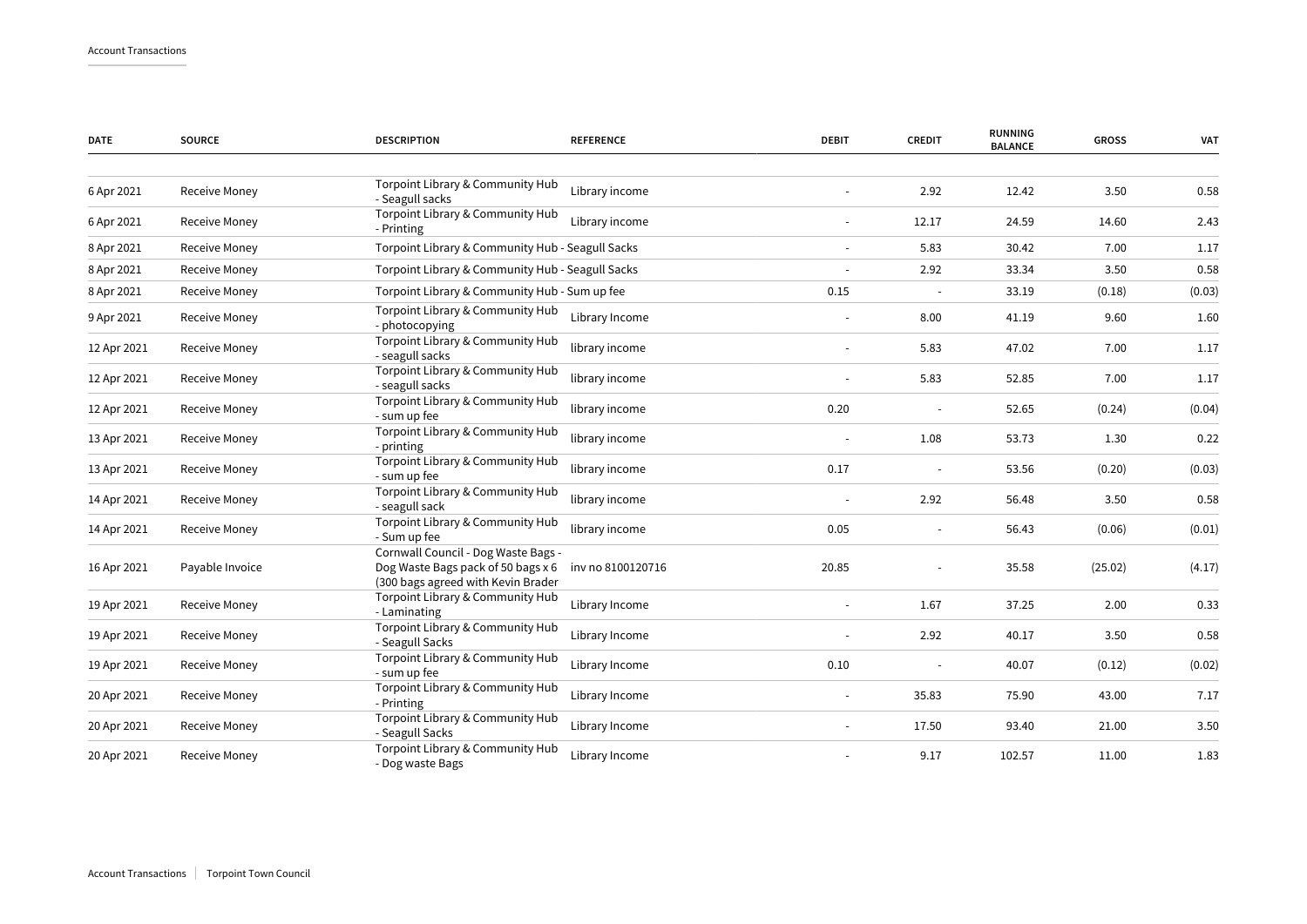| <b>DATE</b> | <b>SOURCE</b> | <b>DESCRIPTION</b>                                                 | <b>REFERENCE</b> | <b>DEBIT</b> | <b>CREDIT</b> | <b>RUNNING</b><br><b>BALANCE</b> | <b>GROSS</b> | <b>VAT</b> |
|-------------|---------------|--------------------------------------------------------------------|------------------|--------------|---------------|----------------------------------|--------------|------------|
| 20 Apr 2021 | Receive Money | Torpoint Library & Community Hub                                   | Library income   |              | 4.58          | 107.15                           | 5.50         | 0.92       |
| 20 Apr 2021 | Receive Money | - Printing<br>Torpoint Library & Community Hub                     | Library income   |              | 2.92          | 110.07                           | 3.50         | 0.58       |
| 20 Apr 2021 | Receive Money | - Seagull Sack<br>Torpoint Library & Community Hub<br>- sum up fee | Library income   | 0.22         |               | 109.85                           | (0.26)       | (0.04)     |
| 21 Apr 2021 | Receive Money | Torpoint Library & Community Hub<br>- Seagull Sack                 | Library Income   |              | 2.92          | 112.77                           | 3.50         | 0.58       |
| 21 Apr 2021 | Receive Money | Torpoint Library & Community Hub<br>- sum up fee                   | Library Income   | 0.05         |               | 112.72                           | (0.06)       | (0.01)     |
| 22 Apr 2021 | Receive Money | Torpoint Library & Community Hub<br>- Dog waste bags               | Library income   |              | 8.33          | 121.05                           | 10.00        | 1.67       |
| 22 Apr 2021 | Receive Money | Torpoint Library & Community Hub<br>- Sum up fee                   | Library income   | 0.23         |               | 120.82                           | (0.28)       | (0.05)     |
| 26 Apr 2021 | Receive Money | Torpoint Library & Community Hub<br>- seagull sacks                | Library Income   |              | 8.75          | 129.57                           | 10.50        | 1.75       |
| 26 Apr 2021 | Receive Money | Torpoint Library & Community Hub<br>- sum up fee                   | Library Income   | 0.15         |               | 129.42                           | (0.18)       | (0.03)     |
| 27 Apr 2021 | Receive Money | Torpoint Library & Community Hub<br>- seagull sacks                | Library income   |              | 2.92          | 132.34                           | 3.50         | 0.58       |
| 27 Apr 2021 | Receive Money | Torpoint Library & Community Hub<br>- Dog waste bags               | Library income   |              | 0.83          | 133.17                           | 1.00         | 0.17       |
| 27 Apr 2021 | Receive Money | Torpoint Library & Community Hub<br>- Printing                     | Library income   |              | 4.17          | 137.34                           | 5.00         | 0.83       |
| 27 Apr 2021 | Receive Money | Torpoint Library & Community Hub<br>- seagull sacks                | Library Income   |              | 2.92          | 140.26                           | 3.50         | 0.58       |
| 27 Apr 2021 | Receive Money | Torpoint Library & Community Hub<br>- Printing                     | Library Income   |              | 4.87          | 145.13                           | 5.84         | 0.97       |
| 27 Apr 2021 | Receive Money | Torpoint Library & Community Hub<br>- sum up fee                   | Library Income   | 0.13         |               | 145.00                           | (0.16)       | (0.03)     |
| 28 Apr 2021 | Receive Money | Torpoint Library & Community Hub<br>- Seagull sacks                | Library income   |              | 2.92          | 147.92                           | 3.50         | 0.58       |
| 28 Apr 2021 | Receive Money | Torpoint Library & Community Hub<br>- sum up fee                   | Library income   | 0.05         | $\sim$        | 147.87                           | (0.06)       | (0.01)     |
| 29 Apr 2021 | Receive Money | Torpoint Library & Community Hub<br>- photocopying                 | library income   |              | 6.67          | 154.54                           | 8.00         | 1.33       |
| 29 Apr 2021 | Receive Money | Torpoint Library & Community Hub<br>- seagull sacks                | library income   |              | 5.83          | 160.37                           | 7.00         | 1.17       |
| 29 Apr 2021 | Receive Money | Torpoint Library & Community Hub<br>- sum up fee                   | library income   | 0.26         |               | 160.11                           | (0.31)       | (0.05)     |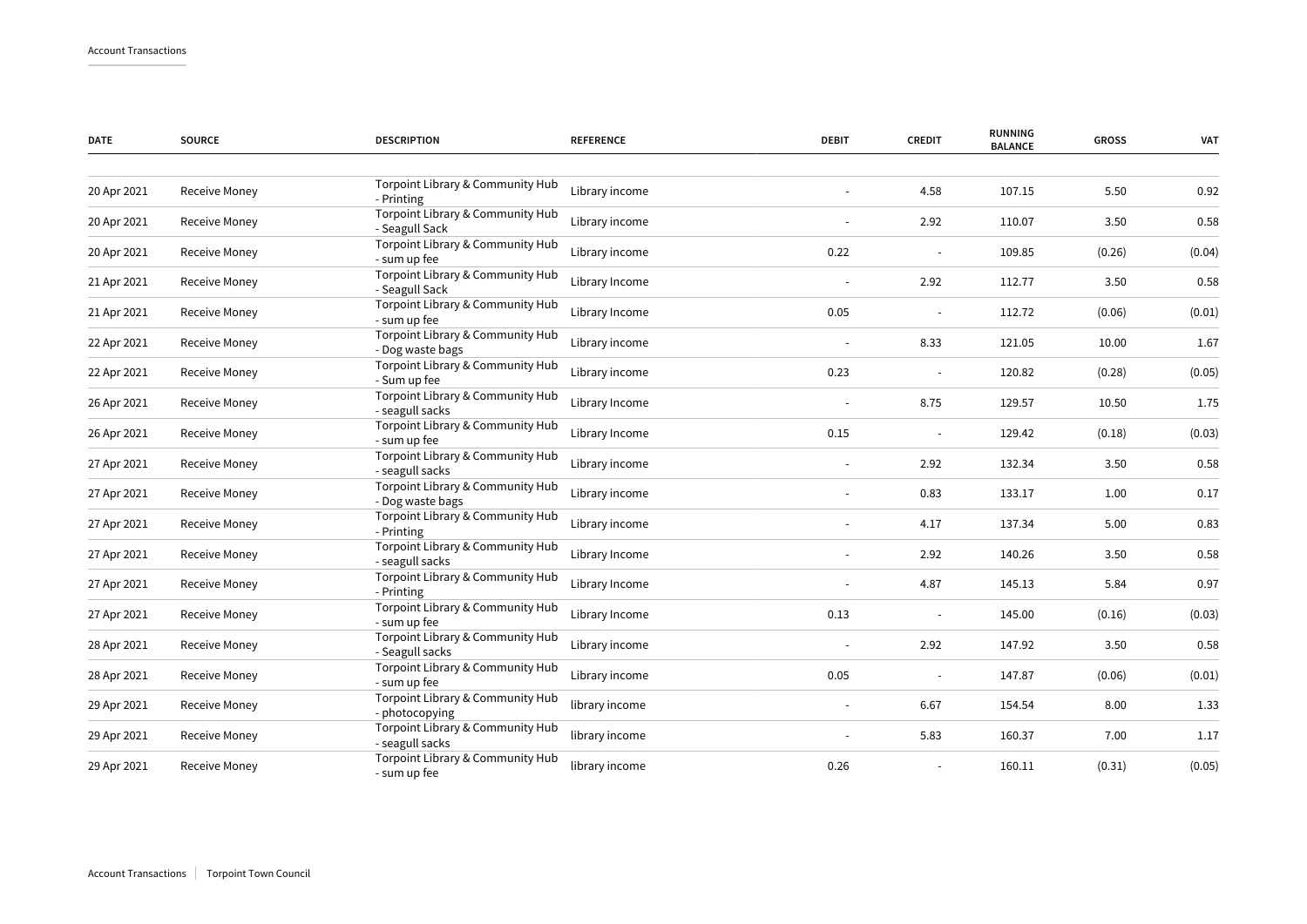| <b>DATE</b> | <b>SOURCE</b>        | <b>DESCRIPTION</b>                                                         | <b>REFERENCE</b>    | <b>DEBIT</b> | <b>CREDIT</b> | <b>RUNNING</b><br><b>BALANCE</b> | <b>GROSS</b> | VAT    |
|-------------|----------------------|----------------------------------------------------------------------------|---------------------|--------------|---------------|----------------------------------|--------------|--------|
|             |                      | Torpoint Library & Community Hub                                           |                     |              |               |                                  |              |        |
| 30 Apr 2021 | Receive Money        | - seagull sack                                                             | library income      |              | 2.92          | 163.03                           | 3.50         | 0.58   |
| 30 Apr 2021 | Receive Money        | Torpoint Library & Community Hub<br>- sum up fee                           | library income      | 0.05         |               | 162.98                           | (0.06)       | (0.01) |
| 4 May 2021  | Receive Money        | Torpoint Library & Community Hub<br>- seagull sacks                        | Library Income      |              | 17.50         | 180.48                           | 21.00        | 3.50   |
| 4 May 2021  | Receive Money        | Torpoint Library & Community Hub<br>- printing                             | Library Income      |              | 1.33          | 181.81                           | 1.60         | 0.27   |
| 4 May 2021  | <b>Receive Money</b> | Torpoint Library & Community Hub<br>- sum up fee                           | Library Income      | 0.33         |               | 181.48                           | (0.39)       | (0.06) |
| 5 May 2021  | Receive Money        | Torpoint Library & Community Hub<br>- seagull Sack                         | library Income      |              | 5.83          | 187.31                           | 7.00         | 1.17   |
| 5 May 2021  | Receive Money        | Torpoint Library & Community Hub<br>- sum up fee                           | library Income      | 0.18         |               | 187.13                           | (0.21)       | (0.03) |
| 6 May 2021  | Receive Money        | Torpoint Library & Community Hub<br>- seagull sacks                        | library income cash |              | 17.50         | 204.63                           | 21.00        | 3.50   |
| 6 May 2021  | Receive Money        | Torpoint Library & Community Hub<br>- dog waste bags                       | library income cash |              | 3.33          | 207.96                           | 4.00         | 0.67   |
| 6 May 2021  | Receive Money        | Torpoint Library & Community Hub<br>- printing                             | library income cash |              | 4.83          | 212.79                           | 5.80         | 0.97   |
| 6 May 2021  | Receive Money        | Torpoint Library & Community Hub<br>- seasgull sacks                       | Library income      |              | 8.75          | 221.54                           | 10.50        | 1.75   |
| 6 May 2021  | Receive Money        | Torpoint Library & Community Hub<br>- photocopying                         | Library income      | $\sim$       | 7.50          | 229.04                           | 9.00         | 1.50   |
| 6 May 2021  | Receive Money        | Torpoint Library & Community Hub<br>- sum up fee                           | Library income      | 0.46         |               | 228.58                           | (0.55)       | (0.09) |
| 7 May 2021  | Receive Money        | Torpoint Library & Community Hub<br>- SEAGULL SACK                         | Library Income      |              | 2.92          | 231.50                           | 3.50         | 0.58   |
| 7 May 2021  | Receive Money        | Torpoint Library & Community Hub<br>- sum up fee                           | Library Income      | 0.16         |               | 231.34                           | (0.19)       | (0.03) |
| 10 May 2021 | Receive Money        | Torpoint Library & Community Hub<br>- Printing                             | Library Income Cash | $\sim$       | 9.58          | 240.92                           | 11.50        | 1.92   |
| 10 May 2021 | Receive Money        | Torpoint Library & Community Hub<br>- Seagull sacks                        | Library Income Cash |              | 2.92          | 243.84                           | 3.50         | 0.58   |
| 10 May 2021 | Receive Money        | Torpoint Library & Community Hub<br>- WORLD OF BOOKS LIM ZIFFIT<br>4521658 | Library Income      |              | 4.39          | 248.23                           | 5.27         | 0.88   |
| 12 May 2021 | Receive Money        | Torpoint Library & Community Hub<br>- seagull sacks                        | library income      |              | 5.83          | 254.06                           | 7.00         | 1.17   |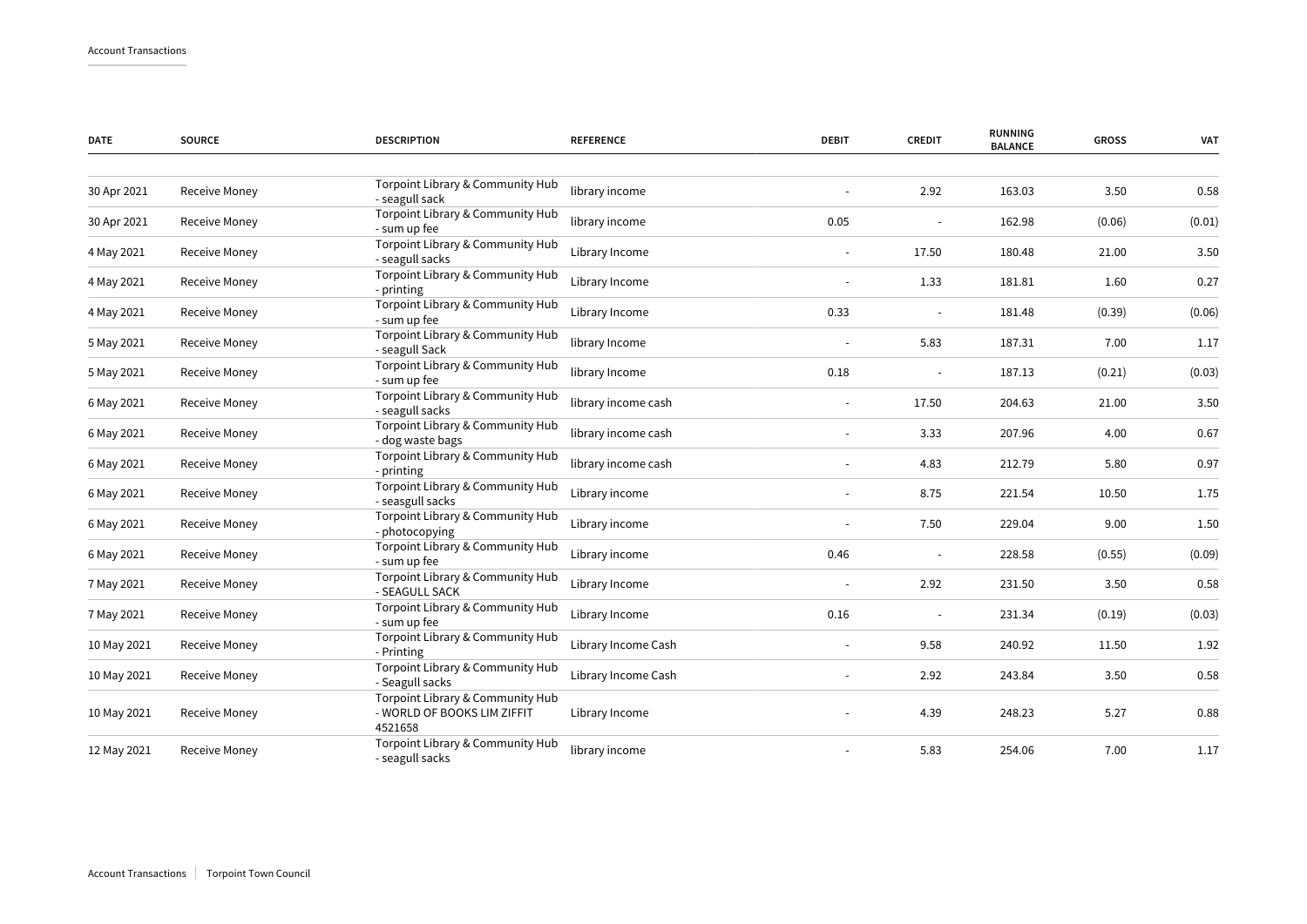| <b>DATE</b> | <b>SOURCE</b>   | <b>DESCRIPTION</b>                                                    | <b>REFERENCE</b>    | <b>DEBIT</b> | <b>CREDIT</b> | <b>RUNNING</b><br><b>BALANCE</b> | <b>GROSS</b> | <b>VAT</b> |
|-------------|-----------------|-----------------------------------------------------------------------|---------------------|--------------|---------------|----------------------------------|--------------|------------|
|             |                 |                                                                       |                     |              |               |                                  |              |            |
| 12 May 2021 | Receive Money   | Torpoint Library & Community Hub<br>- sum up fee                      | library income      | 0.18         |               | 253.88                           | (0.22)       | (0.04)     |
| 14 May 2021 | Payable Invoice | Cornwall Council - Dog Waste Bags -<br>Dog Waste Bags pack of 50 bags | inv no 8100131748   | 41.70        |               | 212.18                           | (50.04)      | (8.34)     |
| 14 May 2021 | Receive Money   | Torpoint Library & Community Hub<br>- Seagull Sacks                   | Library IOncome     |              | 5.83          | 218.01                           | 7.00         | 1.17       |
| 14 May 2021 | Receive Money   | Torpoint Library & Community Hub<br>- dog waste bags                  | Library IOncome     |              | 0.83          | 218.84                           | 1.00         | 0.17       |
| 14 May 2021 | Receive Money   | Torpoint Library & Community Hub<br>- sum up fee                      | Library IOncome     | 0.26         |               | 218.58                           | (0.31)       | (0.05)     |
| 17 May 2021 | Receive Money   | Torpoint Library & Community Hub<br>- seagull sacks                   | library income      |              | 8.75          | 227.33                           | 10.50        | 1.75       |
| 17 May 2021 | Receive Money   | Torpoint Library & Community Hub<br>- sum up fee                      | library income      | 0.15         |               | 227.18                           | (0.18)       | (0.03)     |
| 17 May 2021 | Receive Money   | Torpoint Library & Community Hub<br>- Dog waste bags                  | Library Income Cash |              | 4.17          | 231.35                           | 5.00         | 0.83       |
| 17 May 2021 | Receive Money   | Torpoint Library & Community Hub<br>- Printing                        | Library Income Cash |              | 10.00         | 241.35                           | 12.00        | 2.00       |
| 18 May 2021 | Receive Money   | Torpoint Library & Community Hub<br>- dog waste bags                  | Library Income      |              | 4.17          | 245.52                           | 5.00         | 0.83       |
| 18 May 2021 | Receive Money   | Torpoint Library & Community Hub<br>- sum up fee                      | Library Income      | 0.14         |               | 245.38                           | (0.17)       | (0.03)     |
| 20 May 2021 | Receive Money   | Torpoint Library & Community Hub<br>- sum up fee                      | library income      | 0.13         |               | 245.25                           | (0.16)       | (0.03)     |
| 24 May 2021 | Receive Money   | Torpoint Library & Community Hub<br>- printing                        | Library income cash |              | 10.08         | 255.33                           | 12.10        | 2.02       |
| 24 May 2021 | Receive Money   | Torpoint Library & Community Hub<br>- Sale of books                   | Library income cash |              | 12.50         | 267.83                           | 15.00        | 2.50       |
| 25 May 2021 | Receive Money   | Torpoint Library & Community Hub<br>- printing                        | library income      |              | 5.00          | 272.83                           | 6.00         | 1.00       |
| 25 May 2021 | Receive Money   | Torpoint Library & Community Hub<br>- sum up fee                      | library income      | 0.20         |               | 272.63                           | (0.24)       | (0.04)     |
| 26 May 2021 | Receive Money   | Torpoint Library & Community Hub<br>- sum up fee                      | Library income      | 0.05         | $\sim$        | 272.58                           | (0.06)       | (0.01)     |
| 27 May 2021 | Receive Money   | Torpoint Library & Community Hub<br>- printing                        | library income      |              | 5.42          | 278.00                           | 6.50         | 1.08       |
| 27 May 2021 | Receive Money   | Torpoint Library & Community Hub<br>- sum up fee                      | library income      | 0.13         |               | 277.87                           | (0.15)       | (0.02)     |
| 28 May 2021 | Receive Money   | Torpoint Library & Community Hub<br>- seagull sacks                   | library income      |              | 8.75          | 286.62                           | 10.50        | 1.75       |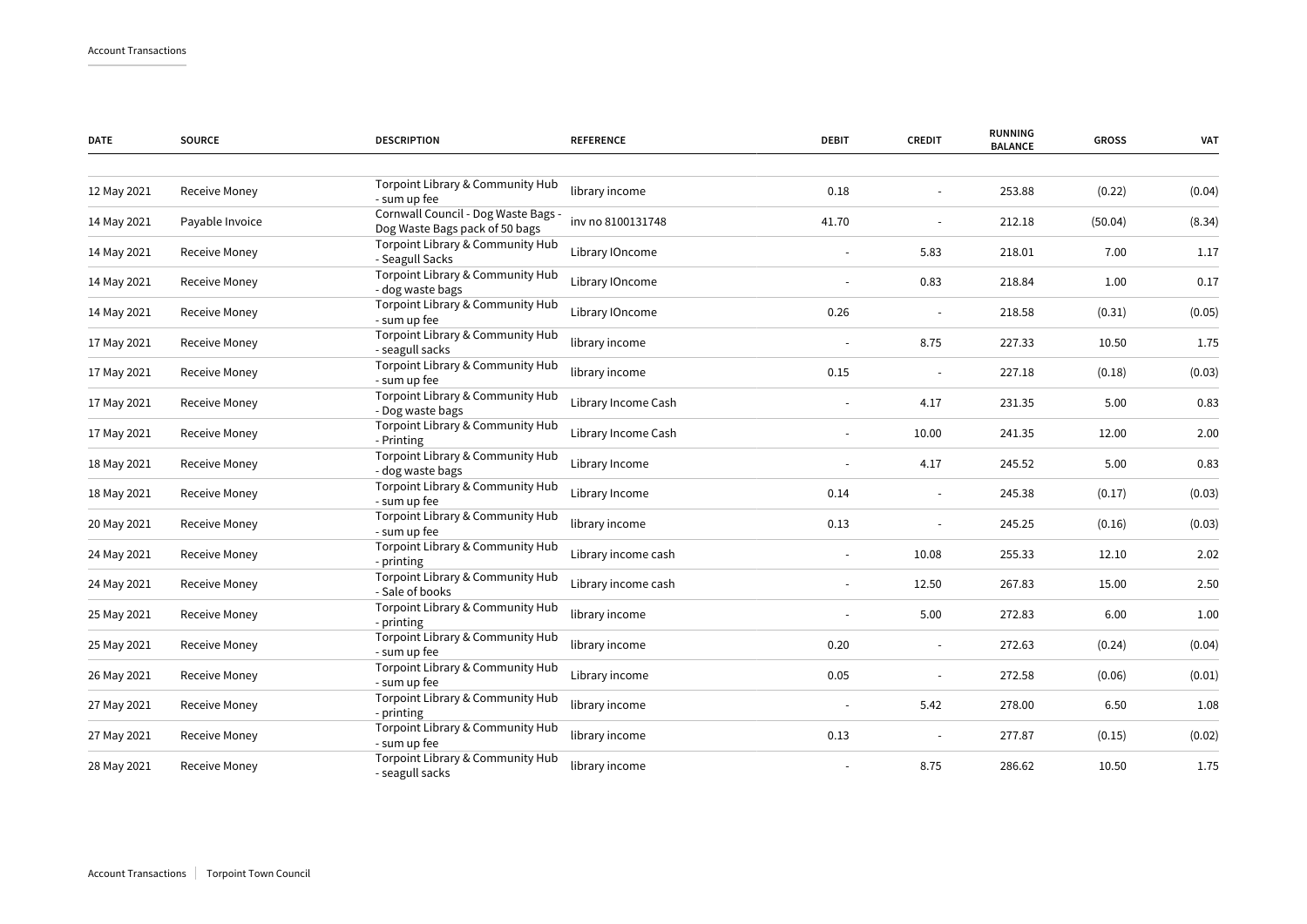| <b>DATE</b> | <b>SOURCE</b>        | <b>DESCRIPTION</b>                                              | <b>REFERENCE</b>    | <b>DEBIT</b> | <b>CREDIT</b> | <b>RUNNING</b><br><b>BALANCE</b> | <b>GROSS</b> | <b>VAT</b> |
|-------------|----------------------|-----------------------------------------------------------------|---------------------|--------------|---------------|----------------------------------|--------------|------------|
|             |                      |                                                                 |                     |              |               |                                  |              |            |
| 28 May 2021 | <b>Receive Money</b> | Torpoint Library & Community Hub<br>- sum up fee                | library income      | 0.18         |               | 286.44                           | (0.21)       | (0.03)     |
| 1 Jun 2021  | Receive Money        | Torpoint Library & Community Hub<br>- seagull sacks             | library income      |              | 2.92          | 289.36                           | 3.50         | 0.58       |
| 1 Jun 2021  | Receive Money        | Torpoint Library & Community Hub<br>- sum up fee                | library income      | 0.20         |               | 289.16                           | (0.24)       | (0.04)     |
| 1 Jun 2021  | Receive Money        | Torpoint Library & Community Hub<br>- seagull sacks             | Library Income      |              | 8.75          | 297.91                           | 10.50        | 1.75       |
| 1 Jun 2021  | Receive Money        | Torpoint Library & Community Hub<br>- dog waste bags            | Library Income      |              | 5.00          | 302.91                           | 6.00         | 1.00       |
| 1 Jun 2021  | Receive Money        | Torpoint Library & Community Hub<br>- printing                  | Library Income      |              | 5.83          | 308.74                           | 7.00         | 1.17       |
| 2 Jun 2021  | Receive Money        | Torpoint Library & Community Hub<br>- sum up fee                | library income      | 0.04         |               | 308.70                           | (0.05)       | (0.01)     |
| 4 Jun 2021  | Receive Money        | Torpoint Library & Community Hub<br>- seagull sacks             | Library Income      |              | 2.92          | 311.62                           | 3.50         | 0.58       |
| 4 Jun 2021  | Receive Money        | Torpoint Library & Community Hub<br>- sum up fee                | Library Income      | 0.08         |               | 311.54                           | (0.09)       | (0.01)     |
| 4 Jun 2021  | Receive Money        | Torpoint Library & Community Hub<br>- Printing                  | Library Income      |              | 16.00         | 327.54                           | 19.20        | 3.20       |
| 4 Jun 2021  | Receive Money        | Torpoint Library & Community Hub<br>- sum up fee                | Library Income      | 0.27         |               | 327.27                           | (0.32)       | (0.05)     |
| 7 Jun 2021  | Receive Money        | Torpoint Library & Community Hub<br>- dog waste bags            | Library Cash Income |              | 8.33          | 335.60                           | 10.00        | 1.67       |
| 7 Jun 2021  | Receive Money        | Torpoint Library & Community Hub<br>- sea gull sacks            | Library Cash Income |              | 20.42         | 356.02                           | 24.50        | 4.08       |
| 7 Jun 2021  | Receive Money        | Torpoint Library & Community Hub<br>- Printing                  | Library Cash Income |              | 5.00          | 361.02                           | 6.00         | 1.00       |
| 7 Jun 2021  | Receive Money        | Torpoint Library & Community Hub<br>- Sale of book bags & books | Library Cash Income |              | 18.33         | 379.35                           | 22.00        | 3.67       |
| 8 Jun 2021  | Receive Money        | Torpoint Library & Community Hub<br>- seagull sacks             | Library cash income |              | 8.75          | 388.10                           | 10.50        | 1.75       |
| 8 Jun 2021  | Receive Money        | Torpoint Library & Community Hub<br>- dog waste bags            | Library cash income |              | 5.00          | 393.10                           | 6.00         | 1.00       |
| 8 Jun 2021  | Receive Money        | Torpoint Library & Community Hub<br>- printing                  | Library cash income |              | 5.83          | 398.93                           | 7.00         | 1.17       |
| 8 Jun 2021  | Receive Money        | Torpoint Library & Community Hub<br>- sum up fee                | Library Income      | 0.08         |               | 398.85                           | (0.10)       | (0.02)     |
| 9 Jun 2021  | Receive Money        | Torpoint Library & Community Hub<br>- sea gull sacks            | Library income      |              | 17.50         | 416.35                           | 21.00        | 3.50       |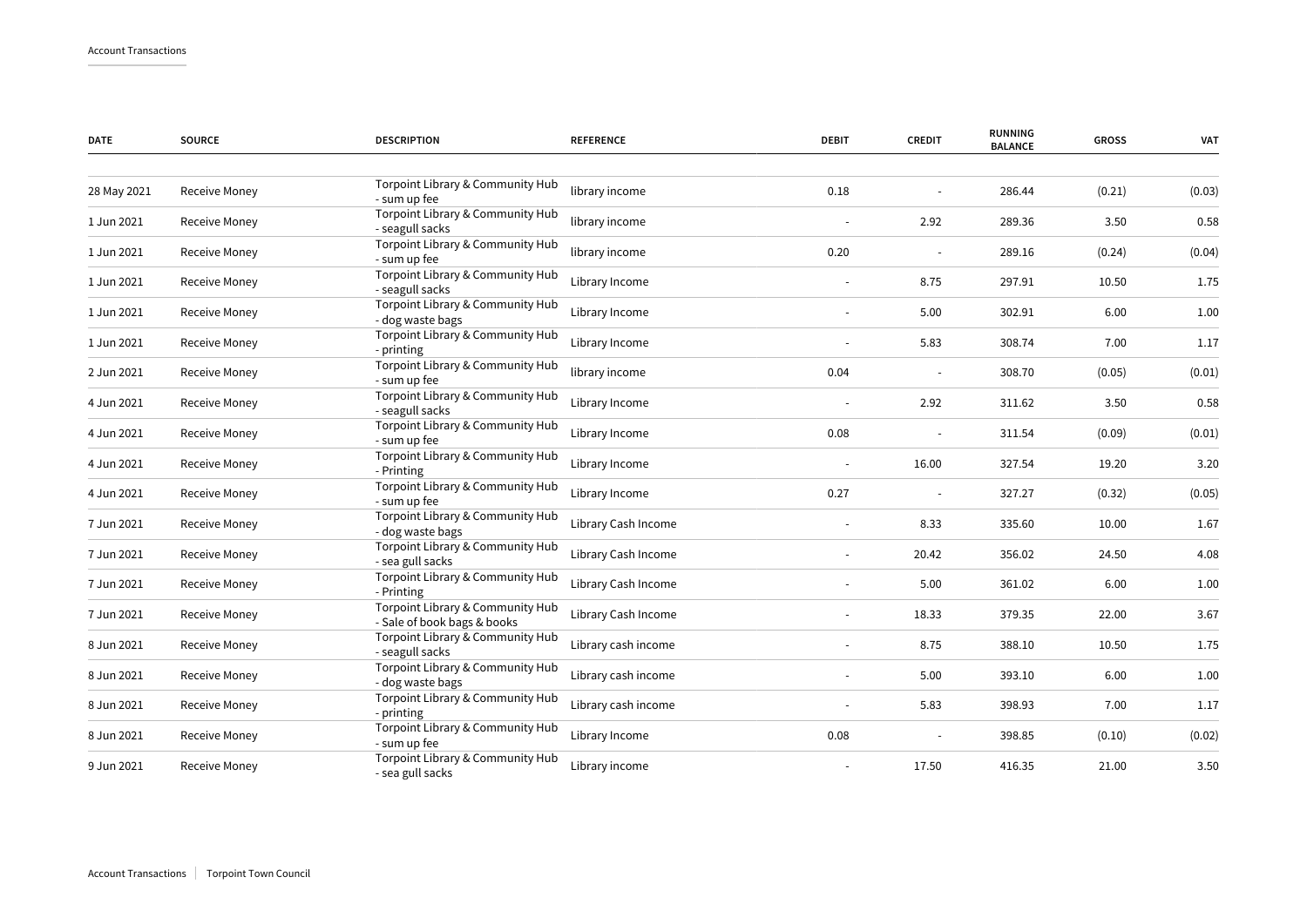| <b>DATE</b> | <b>SOURCE</b>        | <b>DESCRIPTION</b>                                   | <b>REFERENCE</b>    | <b>DEBIT</b>             | <b>CREDIT</b>            | <b>RUNNING</b><br><b>BALANCE</b> | <b>GROSS</b> | <b>VAT</b> |
|-------------|----------------------|------------------------------------------------------|---------------------|--------------------------|--------------------------|----------------------------------|--------------|------------|
| 9 Jun 2021  | Receive Money        | Torpoint Library & Community Hub<br>- sum up fee     | Library income      | 0.41                     |                          | 415.94                           | (0.49)       | (0.08)     |
| 10 Jun 2021 | <b>Receive Money</b> | Torpoint Library & Community Hub - sum up fee        |                     | 0.03                     | $\overline{\phantom{a}}$ | 415.91                           | (0.03)       |            |
| 11 Jun 2021 | Receive Money        | Torpoint Library & Community Hub - sum up fee        |                     | 0.08                     |                          | 415.83                           | (0.10)       | (0.02)     |
| 15 Jun 2021 | Receive Money        | Torpoint Library & Community Hub<br>- Printing       | Library income      |                          | 6.58                     | 422.41                           | 7.90         | 1.32       |
| 15 Jun 2021 | Receive Money        | Torpoint Library & Community Hub<br>- sum up fee     | Library income      | 0.27                     |                          | 422.14                           | (0.32)       | (0.05)     |
| 16 Jun 2021 | Receive Money        | Torpoint Library & Community Hub<br>- dog waste bags | library cash income |                          | 0.83                     | 422.97                           | 1.00         | 0.17       |
| 16 Jun 2021 | Receive Money        | Torpoint Library & Community Hub<br>- sea gull sacks | library cash income | $\overline{\phantom{a}}$ | 8.75                     | 431.72                           | 10.50        | 1.75       |
| 16 Jun 2021 | Receive Money        | Torpoint Library & Community Hub<br>- printing       | library cash income |                          | 25.00                    | 456.72                           | 30.00        | 5.00       |
| 17 Jun 2021 | Receive Money        | Torpoint Library & Community Hub<br>- book sales     | library income      |                          | 21.39                    | 478.11                           | 25.67        | 4.28       |
| 17 Jun 2021 | <b>Receive Money</b> | Torpoint Library & Community Hub<br>- seagull sacks  | Library Income      |                          | 8.75                     | 486.86                           | 10.50        | 1.75       |
| 17 Jun 2021 | Receive Money        | Torpoint Library & Community Hub<br>- Printing       | Library Income      |                          | 4.17                     | 491.03                           | 5.00         | 0.83       |
| 17 Jun 2021 | Receive Money        | Torpoint Library & Community Hub<br>- sum up fee     | Library Income      | 0.29                     |                          | 490.74                           | (0.35)       | (0.06)     |
| 18 Jun 2021 | Receive Money        | Torpoint Library & Community Hub<br>- seagull sacks  | library income      |                          | 2.92                     | 493.66                           | 3.50         | 0.58       |
| 18 Jun 2021 | Receive Money        | Torpoint Library & Community Hub<br>- printing       | library income      |                          | 4.00                     | 497.66                           | 4.80         | 0.80       |
| 18 Jun 2021 | Receive Money        | Torpoint Library & Community Hub<br>- sum up fee     | library income      | 0.25                     | $\overline{\phantom{a}}$ | 497.41                           | (0.30)       | (0.05)     |
| 21 Jun 2021 | Receive Money        | Torpoint Library & Community Hub<br>- sum up fee     | library income      | 0.11                     |                          | 497.30                           | (0.13)       | (0.02)     |
| 22 Jun 2021 | Receive Money        | Torpoint Library & Community Hub<br>- seagull        | library income      | $\overline{\phantom{a}}$ | 2.92                     | 500.22                           | 3.50         | 0.58       |
| 22 Jun 2021 | Receive Money        | Torpoint Library & Community Hub<br>- sum up fee     | library income      | 0.05                     |                          | 500.17                           | (0.06)       | (0.01)     |
| 23 Jun 2021 | Receive Money        | Torpoint Library & Community Hub<br>- printing       | Library Income      |                          | 4.00                     | 504.17                           | 4.80         | 0.80       |
| 23 Jun 2021 | <b>Receive Money</b> | Torpoint Library & Community Hub<br>- sum up fee     | Library Income      | 0.23                     |                          | 503.94                           | (0.28)       | (0.05)     |